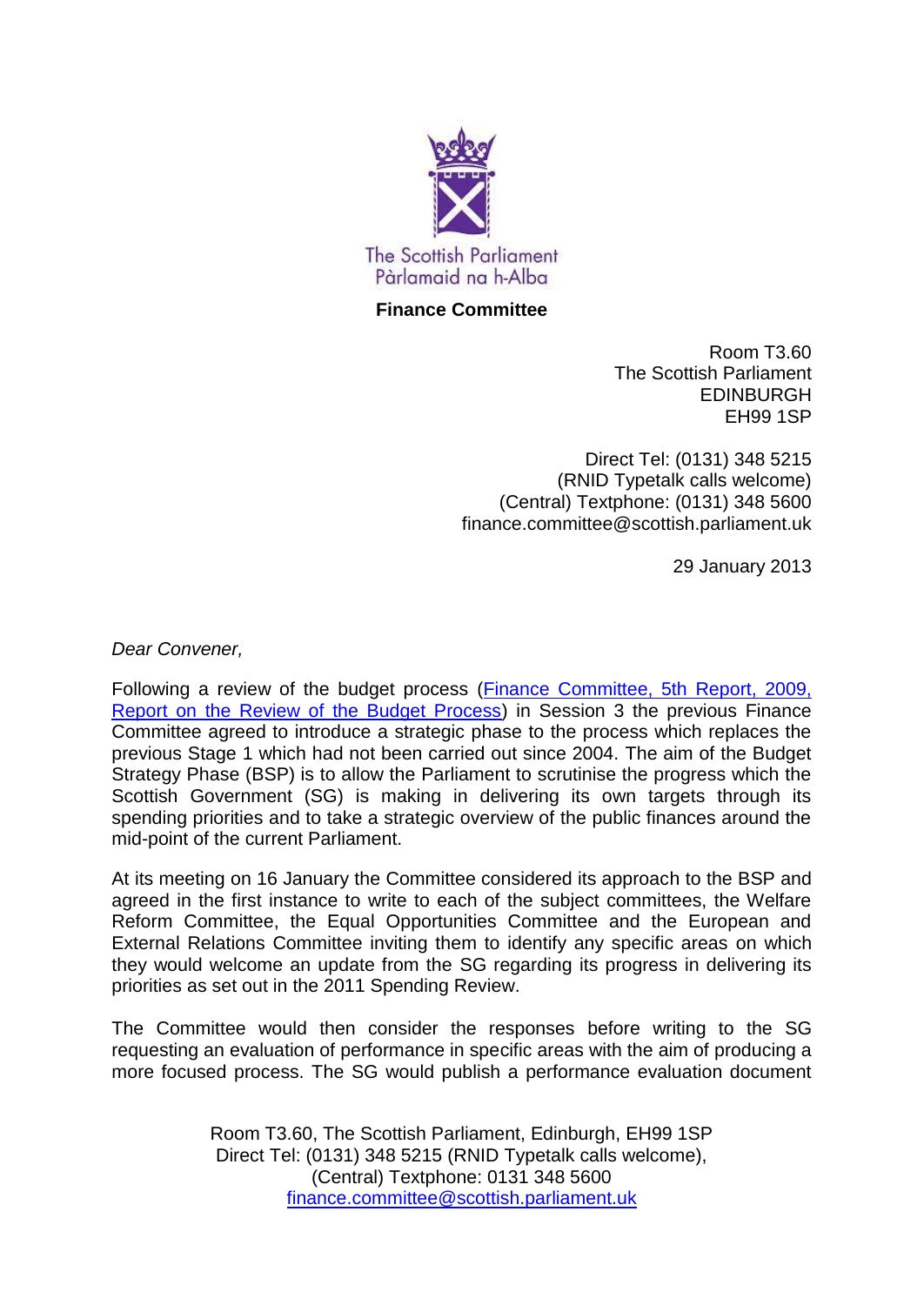alongside Spending Review 2013 and the committees would then have the opportunity to scrutinise this document as part of the budget process in the Autumn. This suggested approach was of course, dependent on the agreement of the SG.

I wrote to the Cabinet Secretary for Finance, Employment and Sustainable Growth on 17 January setting out the Committee's suggested approach to the BSP. He responded on 28 January confirming that he was content with our proposals. Both letters are attached overleaf for information.

I would therefore be grateful if you would provide me with details of the specific areas on which you would welcome an update from the SG regarding its progress in delivering its priorities as set out in the 2011 Spending Review. Each portfolio chapter within the [Spending Review document](http://www.scotland.gov.uk/Publications/2011/10/04153155/0) sets out the SG's priorities in that area.

As detailed above, the Finance Committee will then consider responses before requesting an evaluation of performance in these specific areas. The Committee has also already stated in its [report on the Draft Budget 2013-14](http://www.scottish.parliament.uk/parliamentarybusiness/CurrentCommittees/57685.aspx) that the SG needs to provide some linkage between spending and outcomes when evaluating its performance. The SG will then be invited to publish a performance evaluation document alongside Spending Review 2013.

The proposed timetable is as follows:

- **Jan-April**: Committee consults with subject committees on performance information;
- **May**: Committee writes to SG requesting specific performance information;
- **September**: SG publishes performance evaluation document alongside Spending Review 2013.
- **Sep-Nov** Committees scrutinise performance as part of budget process.

The Committee would welcome a response by **Friday 26 April 2013**.

Yours sincerely

**Kenneth Gibson MSP Convener**

> Room T3.60, The Scottish Parliament, Edinburgh, EH99 1SP Direct Tel: (0131) 348 5215 (RNID Typetalk calls welcome), (Central) Textphone: 0131 348 5600 [finance.committee@scottish.parliament.uk](mailto:finance.committee@scottish.parliament.uk)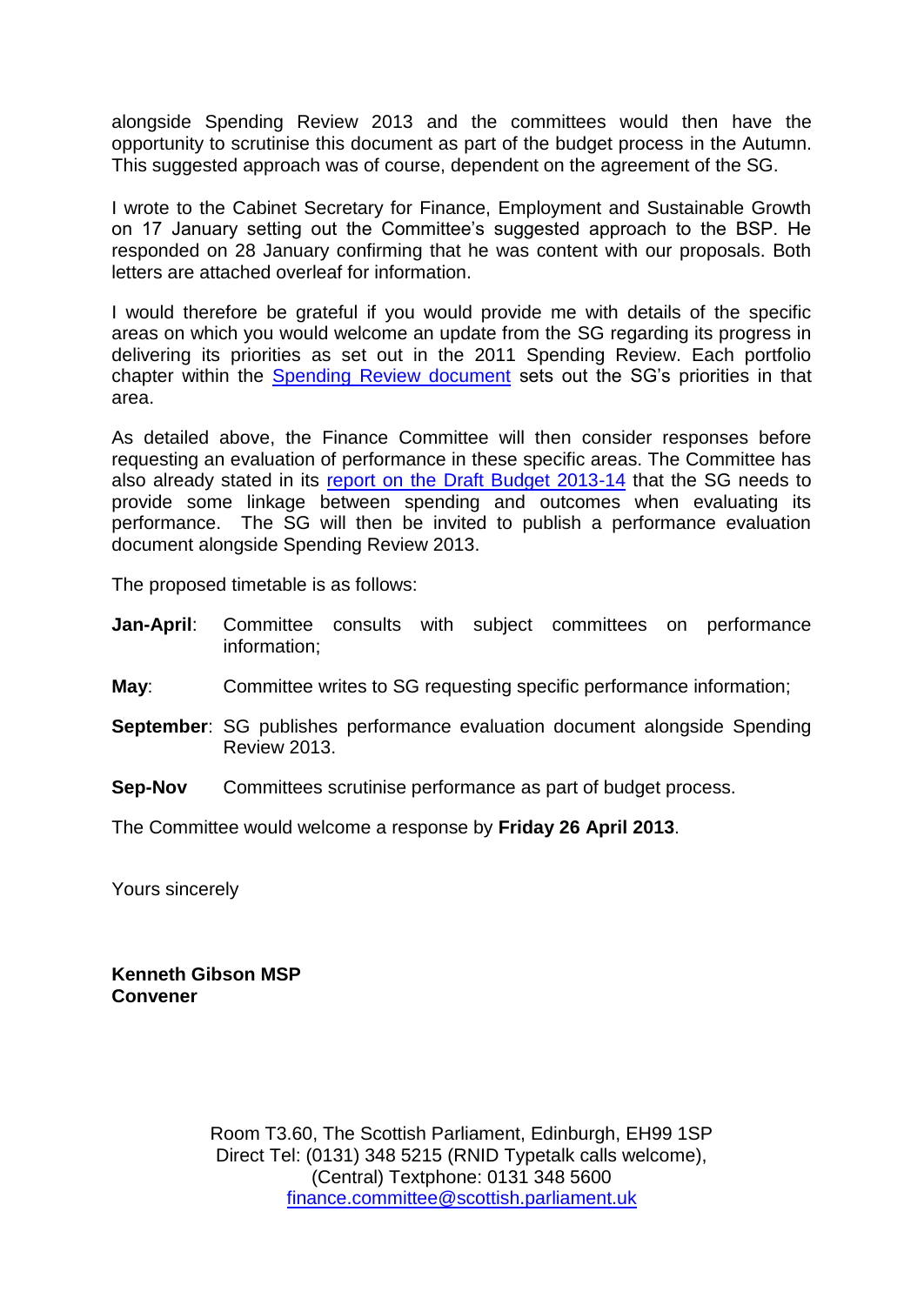

## **Finance Committee**

John Swinney MSP Cabinet Secretary for Finance, Employment and Sustainable Growth The Scottish Government

Room T3.60 The Scottish Parliament EDINBURGH EH99 1SP

Direct Tel: (0131) 348 5215 (RNID Typetalk calls welcome) (Central) Textphone: (0131) 348 5600 finance.committee@scottish.parliament.uk

17 January 2013

Dear John,

As you will be aware the Written Agreement between the Finance Committee and the Scottish Government includes provision for a Budget Strategy Phase (BSP) in the spring prior to the next UK Spending Review which the Chancellor has announced will be in 2013. The Committee considered its approach to the BSP at our meeting on 16 January and agreed in the first instance to write to each of the subject committees, the Welfare Reform Committee, the Equal Opportunities Committee and the European and External Relations Committee inviting them to identify any specific areas where they would welcome an update from the Scottish Government on its progress in delivering its priorities as set out in the 2011 Spending Review.

The Committee will then have an opportunity to consider the responses before writing to the government requesting an evaluation of performance in specific areas with the aim of producing a more focused process. The Committee proposes that the government would then publish a performance evaluation document alongside Spending Review 2013 and that the committee's will have the opportunity to scrutinise this document as part of the budget process in the Autumn. The proposed timetable is as follows:

**Jan-April**: Committee consults with subject committees on performance information;

**May**: Committee writes to SG requesting specific performance information;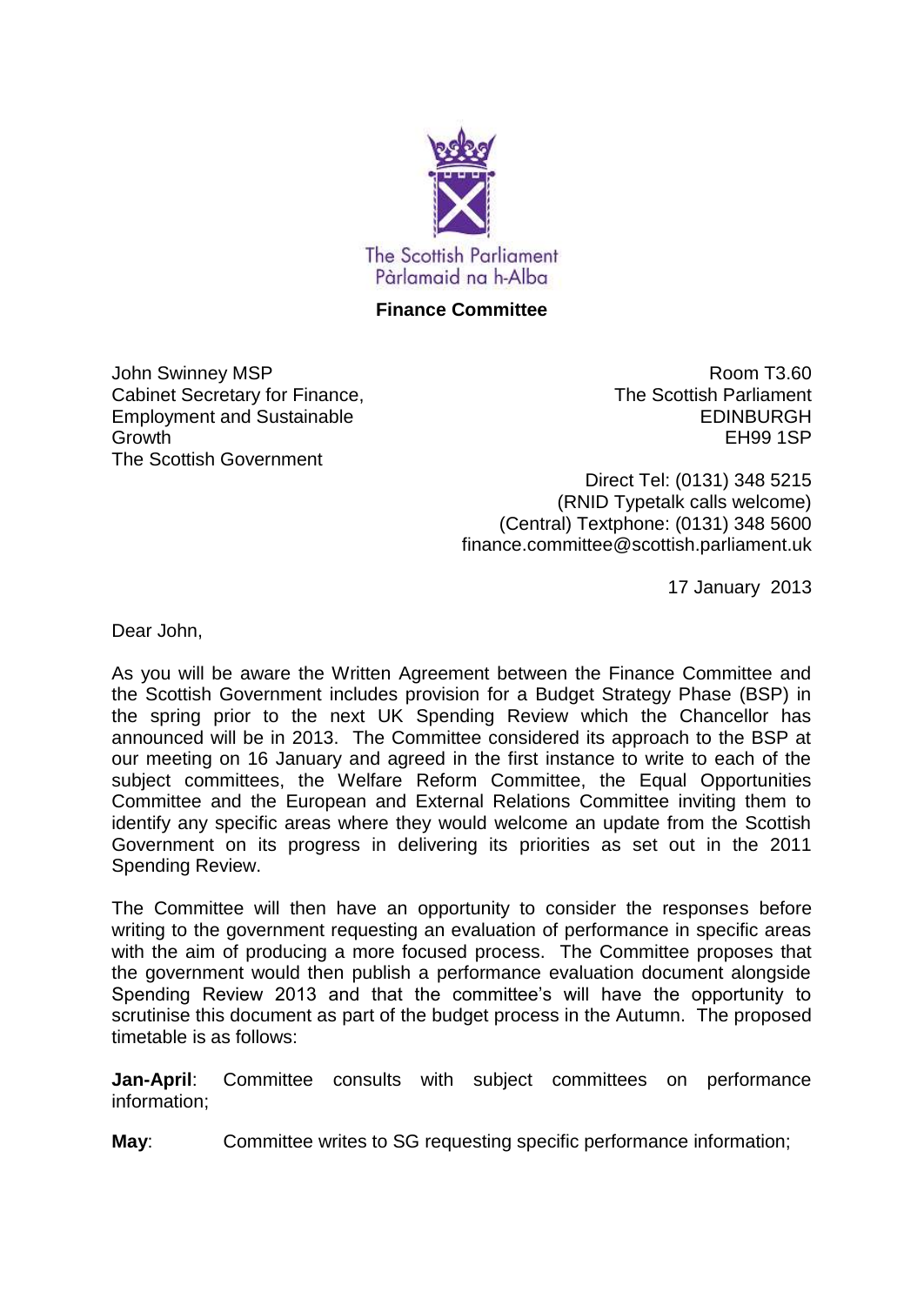- **September**: SG publishes performance evaluation document alongside Spending Review 2013.
- **Sep-Nov** Committee's scrutinise performance as part of budget process.

The Committee would be grateful if you would consider this proposed approach to the BSP.

**Kenneth Gibson MSP Convener**